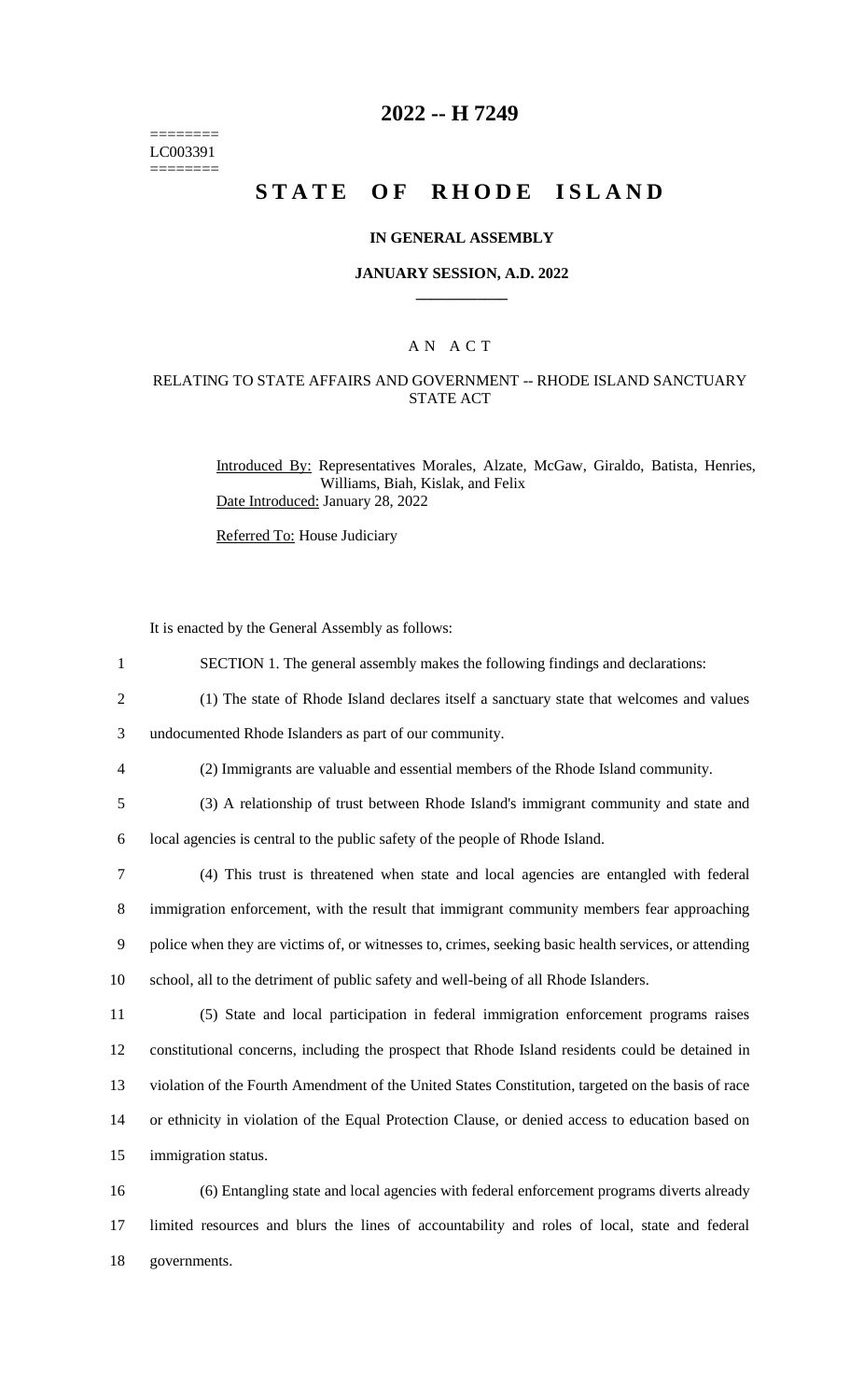| $\mathbf{1}$             | (7) This act seeks to protect the safety, well-being and constitutional rights of the people               |
|--------------------------|------------------------------------------------------------------------------------------------------------|
| $\overline{2}$           | of Rhode Island and to direct the state's limited resources to matters of general concern to state and     |
| 3                        | local governments.                                                                                         |
| $\overline{\mathcal{A}}$ | SECTION 2. Title 42 of the General Laws entitled "STATE AFFAIRS AND                                        |
| 5                        | GOVERNMENT" is hereby amended by adding thereto the following chapter:                                     |
| 6                        | <b>CHAPTER 162</b>                                                                                         |
| 7                        | RHODE ISLAND SANCTUARY STATE ACT                                                                           |
| 8                        | 42-162-1. Definitions.                                                                                     |
| 9                        | The following terms have the following meanings:                                                           |
| 10                       | (1) "Civil immigration warrant" means any warrant for a violation of federal civil                         |
| 11                       | immigration law, and includes civil immigration warrants entered in the National Crime                     |
| 12                       | <b>Information Database.</b>                                                                               |
| 13                       | (2) "Courts" mean any state or local court.                                                                |
| 14                       | (3) "Federal immigration authority" means any officer, employee, or person otherwise paid                  |
| 15                       | by or acting as an agent of United States Immigration and Customs Enforcement or United States             |
| 16                       | Custom and Border Protection or any division or designee thereof, or any other officer, employee,          |
| 17                       | or person otherwise paid by or acting as an agent of the United States Department of Homeland              |
| 18                       | <b>Security or United States Department of State who is charged with immigration enforcement.</b>          |
| 19                       | (4) "Health facilities" means any medical treatment facility, including hospitals, health care             |
| 20                       | clinics, or urgent care facilities, doctors' offices, substance abuse treatment facilities or any facility |
| 21                       | that provides medical or mental health care.                                                               |
| 22                       | (5) "Immigration enforcement" means and includes any and all efforts to investigate,                       |
| 23                       | enforce, or assist in the investigation or enforcement of any federal civil immigration law and any        |
| 24                       | federal criminal immigration law that penalizes a person's presence in, entry, or reentry to, or           |
| 25                       | employment in, the United States including, but not limited to, violations of Sections 1259, 1324c,        |
| 26                       | 1325, or 1326 of Title 8 of the United States Code (8 U.S.C. §§ 1259, 1324, 1325 and 1326).                |
| 27                       | (6) "Judicial warrant" means a warrant based on probable cause and issued by a federal                     |
| 28                       | judge or a federal magistrate judge that authorizes federal immigration authorities to take into           |
| 29                       | custody the person who is the subject of the warrant.                                                      |
| 30                       | (7) "Places of worship" means any facility rented, owned or leased where religious services                |
| 31                       | or ceremonies take place. This would include, but not be limited to, such events as worship services,      |
| 32                       | marriages, funerals, and baptisms.                                                                         |
| 33                       | (8) "Public libraries" means any library that is established by state or local laws or                     |
| 34                       | regulations and is supported in whole or in part with public funds;                                        |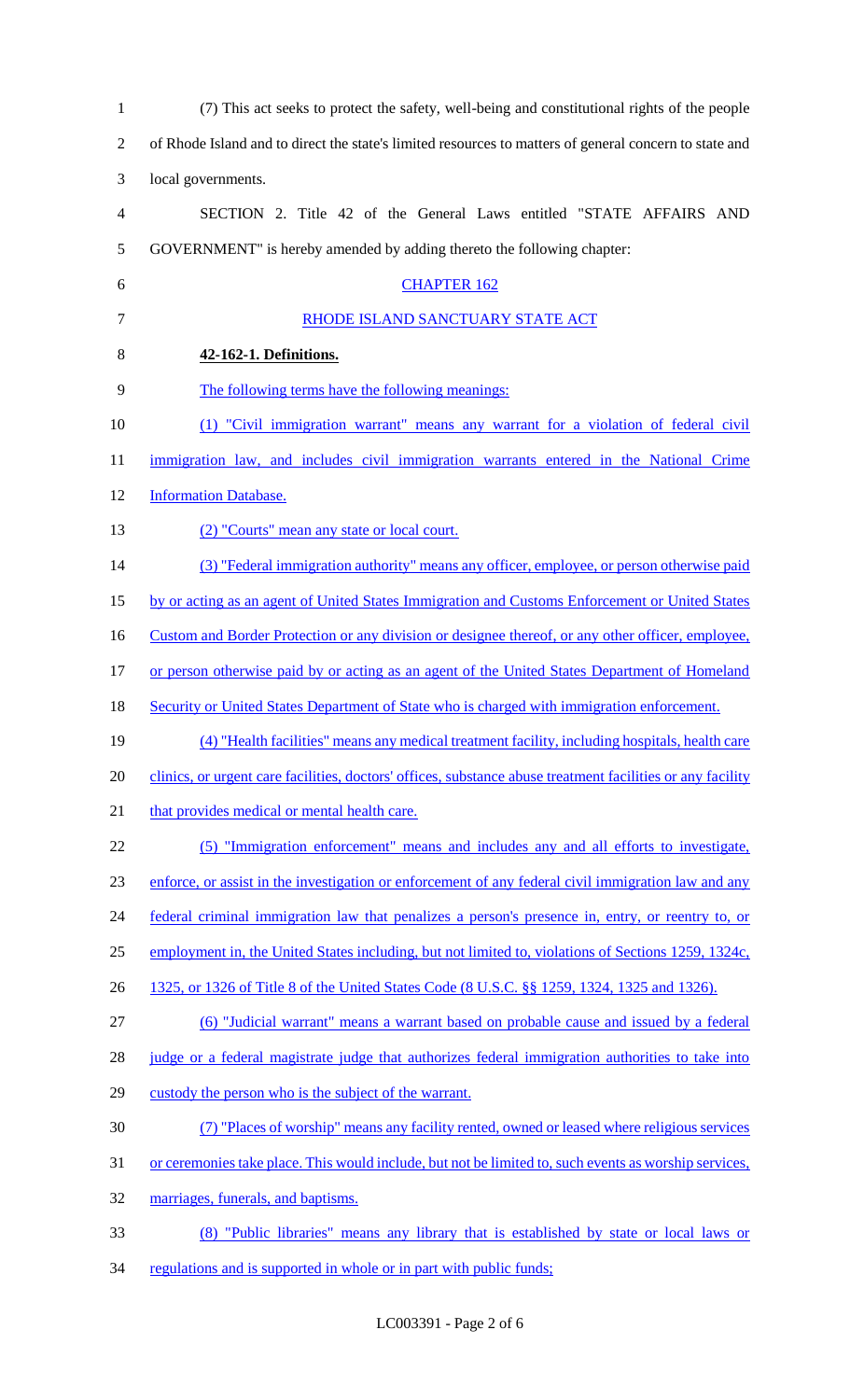1 (9) "Schools" means any public, private or charter school, including independent, district 2 charter schools and mayoral academies, pre-schools and other early learning programs, known and 3 licensed daycares, primary or secondary schools and institutions of higher education, as well as 4 scholastic or education-related activities or events. 5 **42-162-2. Sensitive locations – Prohibition on enforcing immigration laws.** 6 (a) Rhode Island schools, places of worship, health facilities, public libraries and courts 7 shall not grant access to their premises, for any federal immigration authority to investigate, detain, 8 apprehend, or arrest any individuals for potential violations of federal immigration laws, unless 9 such federal immigration authority presents a judicial warrant that clearly identifies the individual 10 whom the federal authority seeks to locate, serve, or apprehend. 11 (b) It shall be unlawful for any state or municipal law enforcement agency, any agency 12 acting in concert with any state or municipal law enforcement agency, or any agency of the state 13 or any municipality to: 14 (1) Utilize public funds or public resources to enforce federal immigration laws; or 15 (2) Allocate any office space, funds, or other public resources to be used by federal 16 immigration authorities. 17 (c) It shall be unlawful for any state or municipal law enforcement agency, any agency 18 acting in concert with any state or municipal law enforcement agency, any agency of the state or 19 any municipality, any courthouse, jail, prison, school or their employees, agents, contractors or any 20 other person acting under color of authority for any such agency to engage in joint operations with 21 federal immigration authorities, including but not limited to the provision of enforcement 22 assistance. 23 (d) It shall be unlawful, pursuant to subsections (a), (b) and (c) of this section, for any state 24 or municipal law enforcement agency, any agency acting in concert with any state or municipal 25 law enforcement agency, any agency of the state or municipality, any courthouse, jail, prison, 26 school or their employees, agents, contractors or any other person acting under color of authority 27 for any such agency to: 28 (1) Detain any individual for deportation; 29 (2) Contact federal immigration authorities, for purposes of immigration enforcement; 30 (3) Ask detainees or arrestees their place of birth, proof of citizenship, or immigration 31 status; 32 (4) Provide federal immigration authorities with a list of arrestees or inmates, information 33 regarding the time of their release, or any other information about the arrests not otherwise made 34 public;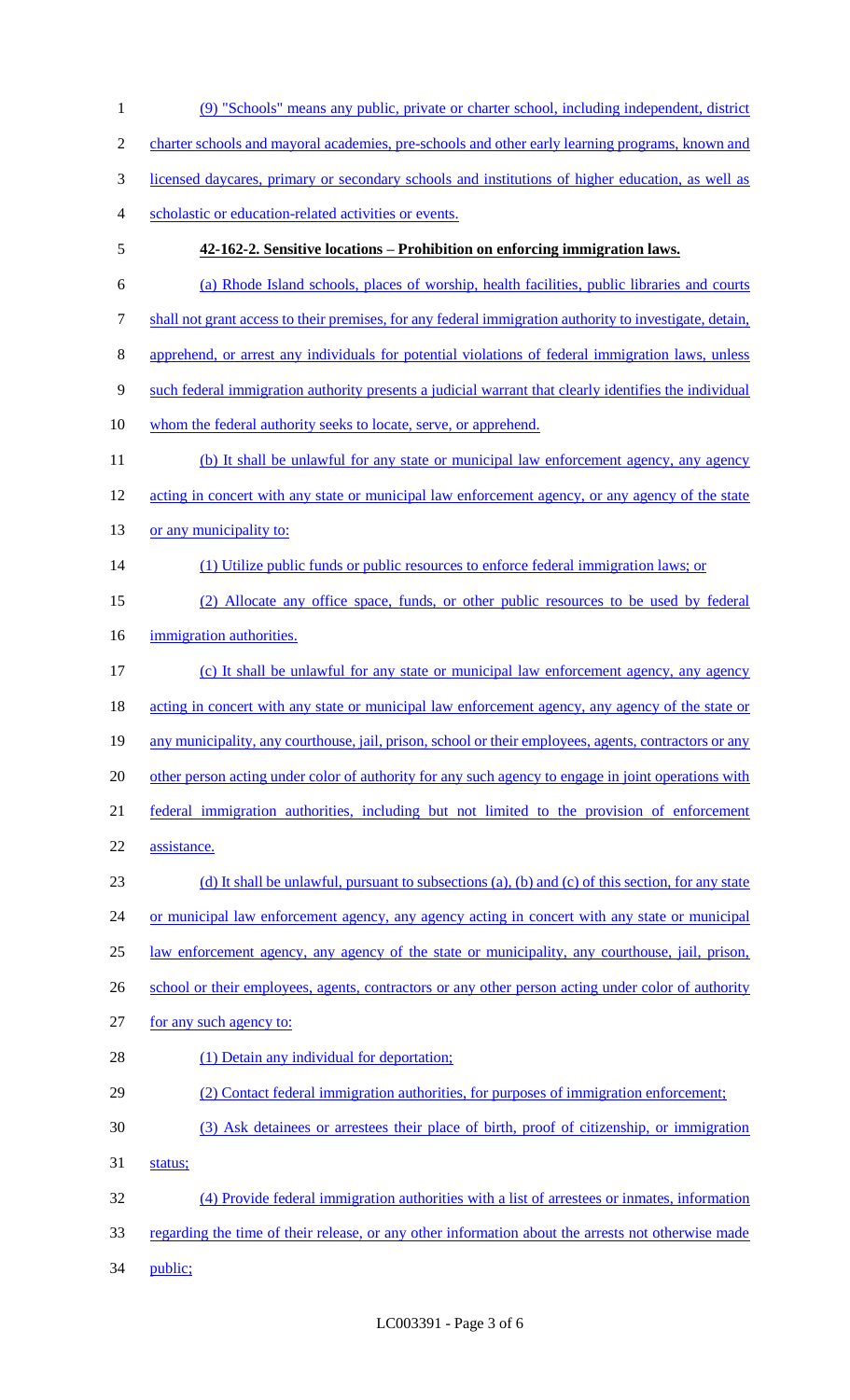(5) Allow federal immigration authorities access to their premises unless presented with an arrest warrant, issued upon probable cause, naming a specific individual; (6) Share any personal data, bulk or individual, including state-issued IDs, licenses, names, addresses, dates of birth, fingerprints or biometric information with federal immigration authorities; or (7) Grant federal immigration authorities access to any facial recognition technology used, 7 utilized or managed by law enforcement; (e) Any state or municipal law enforcement agency, any agency acting in concert with any state or municipal law enforcement agency, any agency of the state or municipality, any courthouse, 10 <u>jail, prison, school or their employees, agents, contractors or any other person acting under color</u> 11 of authority for any such agency that shares any information specific to any particular individual 12 with federal immigration authorities shall be required to, within twenty-four (24) hours, inform the 13 individual(s) whose information was shared that it was shared and for what purpose. (f) Every state or municipal law enforcement agency, courthouse, jail, prison and school shall designate or authorize personnel that shall review the presented judicial warrant and consent 16 to the federal immigration authority's access to the premises. (g) It shall be unlawful for any state or municipal law enforcement agency, any agency 18 acting in concert with any state or municipal law enforcement agency, any agency of the state or any municipality, any courthouse, jail, prison, school or their employees, agents, contractors or any 20 other person acting under color of authority for any such agency to place peace officers under the supervision of federal agencies or employ peace officers deputized as special federal officers or special federal deputies for purposes of immigration enforcement. All peace officers remain subject to Rhode Island law governing conduct of peace officers and the policies of the employing agency. 24 (h) The department of corrections shall not: (1) Restrict access to any in-prison educational or rehabilitative programming, or credit-26 earning opportunity on the sole basis of citizenship or immigration status, including, but not limited to, whether the person is in removal proceedings, or immigration authorities have issued a hold 28 request, transfer request, notification request, or civil immigration warrant against the individual. (2) Consider citizenship and immigration status as a factor in determining a person's custodial classification level, including, but not limited to, whether the person is in removal proceedings, or whether immigration authorities have issued a hold request, transfer request, 32 notification request, or civil immigration warrant against the individual. (i) Any person within the state of Rhode Island shall have a right to counsel in matters of federal immigration defense, regardless of immigration status, to be fulfilled by the office of the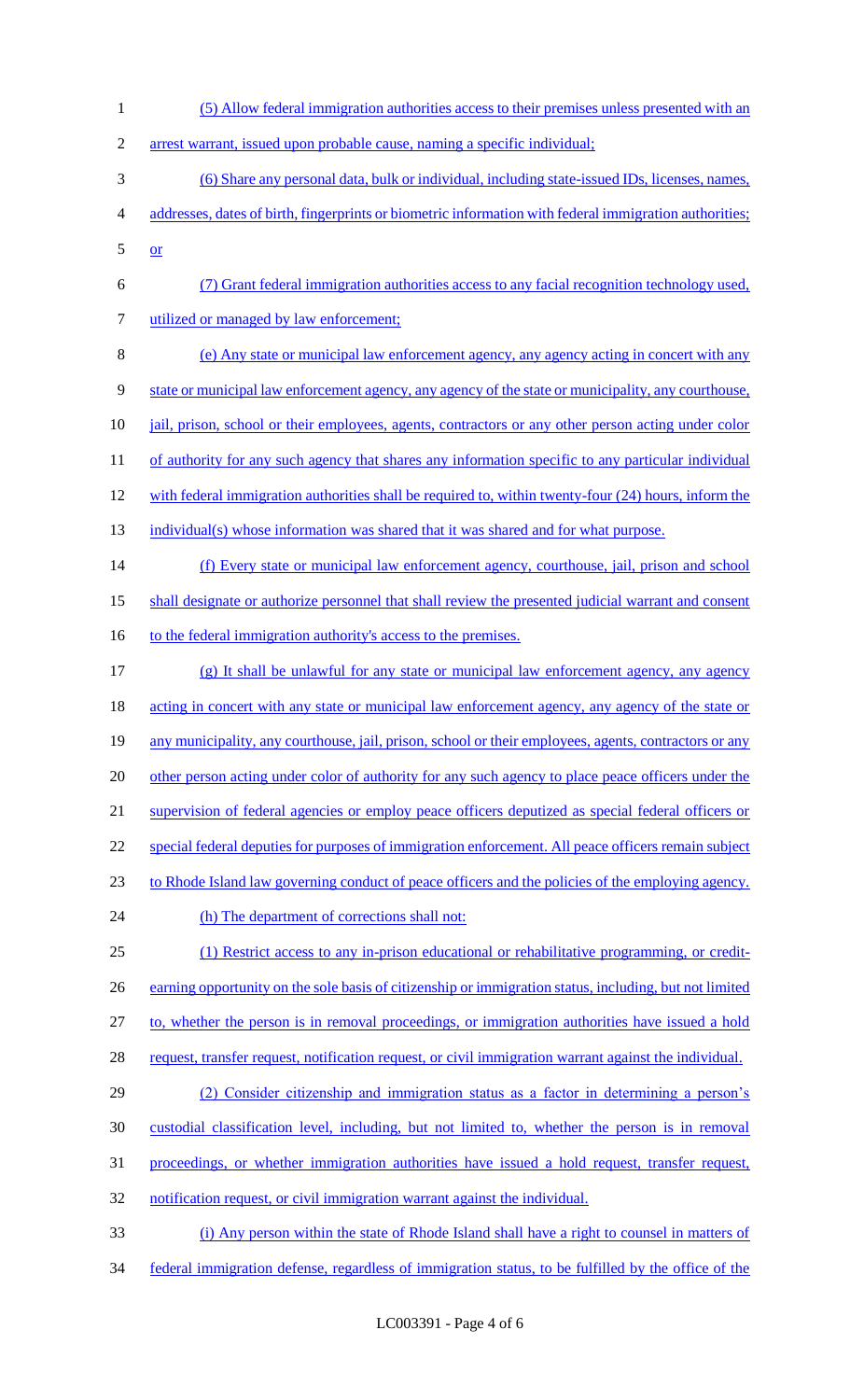| $\overline{4}$ | of hiring immigration attorneys to fulfil the purposes of this subsection. The office of the public     |
|----------------|---------------------------------------------------------------------------------------------------------|
| 5              | defender shall be authorized to reallocate sufficient funds to fill these positions and administer this |
| 6              | program from within the state police budget.                                                            |
| $\tau$         | 42-162-3. Limited exception.                                                                            |
| 8              | (a) The prohibited right to access sensitive locations established by this chapter shall not            |
| 9              | apply when the federal immigration authority is acting in response to a specific act of terrorism,      |
| 10             | national security threat or when there is the threat of imminent danger of violence to the United       |
| 11             | States.                                                                                                 |
| 12             | (b) Any exception under subsection (a) of this section shall require federal immigration                |
| 13             | authorities to provide advance notice of anticipated action to the Rhode Island attorney general, as    |
| 14             | the chief law enforcement officer for the state.                                                        |
| 15             | (c) Nothing in this chapter shall prohibit a Rhode Island law enforcement agency from                   |
| 16             | asserting its own jurisdiction over criminal law enforcement matters.                                   |
| 17             | 42-162-4. Severability.                                                                                 |
| 18             | The provisions of this chapter are severable. If any provision of this chapter or its                   |
| 19             | application is held invalid, that invalidity shall not affect other provisions or applications that can |
| 20             | be given effect without the invalid provision or application.                                           |
| 21             | SECTION 3. This act shall take effect upon passage.                                                     |

1 public defender in the event that a federal immigration defendant in Rhode Island has not otherwise

2 secured the services of an attorney. Fifteen (15) full-time equivalent positions within the

3 department of public safety shall be reallocated to the office of the public defender for the purpose

======== LC003391  $=$